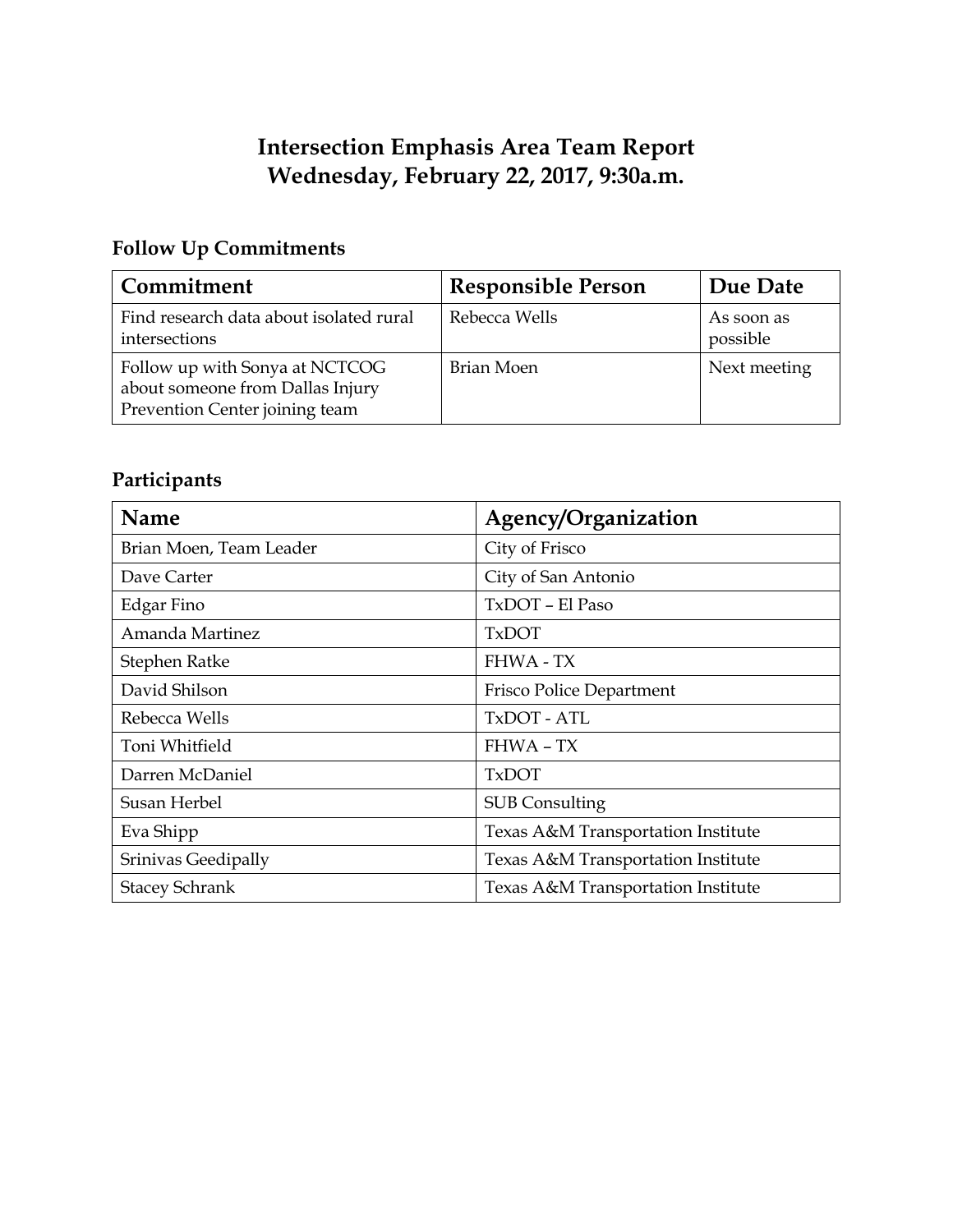The role of the Emphasis Area Teams is to develop the content of the Texas Strategic Highway Safety Plan (SHSP), provide input to other areas of the Plan, assist the Management Team with outreach and networking, advise on implementation strategies, and track implementation progress. The purpose of the EA teams is to utilize the members' knowledge, expertise, and experiences to identify the SHSP strategies and countermeasures pertaining to pedestrian safety.. The multiple disciplines that make up each EA team will ensure the proposed solutions are feasible, practical, and effective. The consulting team will help by reviewing the literature, examining the data, etc., as requested.

#### *Intersection Safety Strategies*

## *Strategy 1*

Improve data systems for identifying specific intersections and intersection types at high risk for serious intersection crashes

• Improve safety data on intersections by developing an intersection database, e.g., roadway characteristics, traffic volumes, # of driveways, type of controls

## *Strategy 2*

Consider alternative design strategies for improving intersection safety

## *Strategy 3*

Educate decision makers and the public on the safety factors associated with roundabouts

## *Strategy 4*

Implement proven, low cost, engineering countermeasures in a systemic manner

## *Strategy 5*

Improve pedestrian safety at high risk urban intersections

## *Strategy 6*

Increase driver awareness of intersections, e.g., pavement markings, flashing beacons, risk factors, etc.

## *Strategy 7*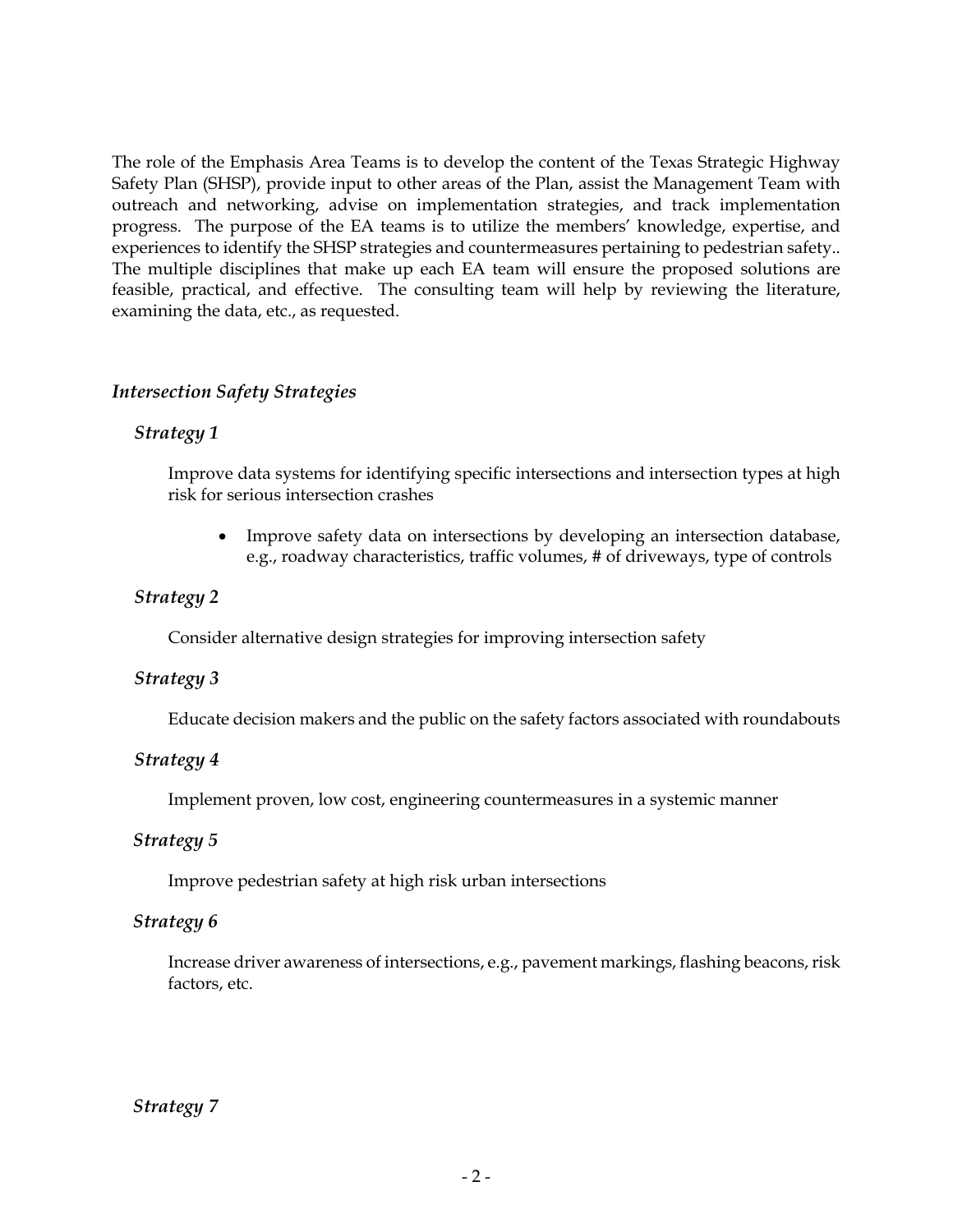Develop educational campaigns incorporating data analysis to encourage drivers to focus on the driving task.

• Publicize high crash locations and point out the contributing crash factors, e.g., impaired driving, texting, phone use, etc.

## *Strategy 8*

Increase and renew emphasis on safe driving behaviors in driver education.

## *Strategy 9*

Reduce red light running.

## *Strategy 10*

Use targeted enforcement at high incident locations

• Research and address the factors contributing to reduced law enforcement citations.

## *Strategy 11*

Educate decision makers and the public on the effectiveness and appropriate use of automated enforcement

## **Next Steps**

## *Data and Resource Requests*

- Crashes by region/zip code/MPO boundary
- For both urban and rural crashes breakdown by signalized and non-signalized intersections
- Types of crashes (left-turning, rear end, red light running, etc)
- VMT by gender and age
- Fatalities and severe injuries for pedestrians, bicyclists, and vehicle passengers
- Crash tree analysis for intersections
- Comparison of fatalities and severe injuries at signalized intersections with automated enforcement vs signalized intersections without automated enforcement